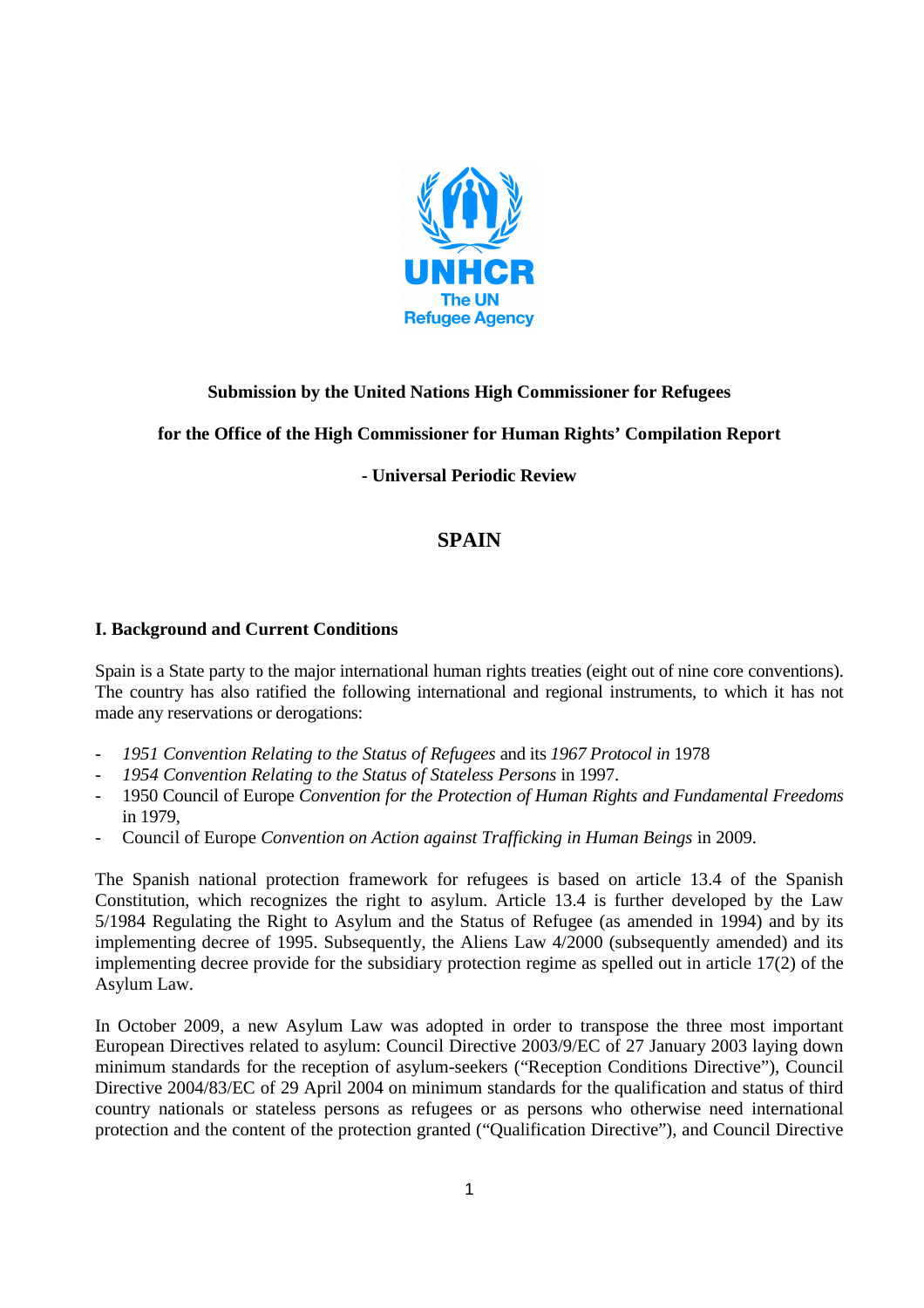2005/85/EC of 1 December 2005 on minimum standards on procedures in Member States for granting and withdrawing refugee status ("Asylum Procedures Directive").

The new Asylum Law entitles beneficiaries of subsidiary protection to a standard of treatment which is very similar to the rights granted to refugees recognized under the *1951 Convention relating to the Status of Refugees* (hereinafter the 1951 Convention). Therefore, all forms of international protection are incorporated into one comprehensive Asylum Law.

In 2008, the Spanish asylum authorities processed 4,516 asylum applications. The respective asylumseekers originated from various countries, mostly from: Nigeria, Colombia, Ivory Coast, Somalia, Algeria, Sudan, Morocco, Cuba and the Democratic Republic of Congo. As regards gender composition, there were 1,417 female asylum-seekers and 3,099 male asylum-seekers. 2,453 asylum applications were examined and admitted into the regular procedure (49.22%), while 2,531 were declared inadmissible (50.78%).

During 2008, decisions were made on asylum claims corresponding to 2,950 persons according to the data provided by the Inter-ministerial Commission for Asylum and Refuge, the organ responsible for proposing to the Ministry of Interior the granting or rejection of asylum claims during the Refugee Status Determination Procedure. Asylum was granted to 141 individuals and 113 individuals were granted other types of protection and 2,476 were rejected. UNHCR provides its opinion on the admissibility of the asylum applications and takes part in the meetings of the Inter-ministerial Eligibility Commission in an observer capacity, where it presents its views both on issues of doctrine and on specific cases.

## **II. Achievements and Best Practices**

UNHCR would like to highlight the following positive developments in the Spanish asylum system:

- The high standards of the Spanish reception system: accommodation in reception facilities which offer food, Spanish language courses, leisure activities, counseling by an in-house social worker and psychologist, services of an employment counselor, vocational training for refugees and a mediator. Beneficiaries of these centers can receive legal and social assistance through various NGO programs. Educational and medical assistance is provided by public welfare institutions on an equal basis as to Spanish nationals. Moreover, 6 months after the asylum claim has been lodged, asylum-seekers are entitled to obtain a work permit and may enjoy free access to labour market.
- Spain has approved a new Asylum Law (mentioned above) which *inter alia* includes reception standards for asylum-seekers, the establishment of the basis for a resettlement program, the definition of beneficiaries of international protection, the procedures for the identification and recognition of these beneficiaries and the content of international protection. UNHCR welcomes the fact that all forms of international protection have been incorporated in one comprehensive Asylum Law.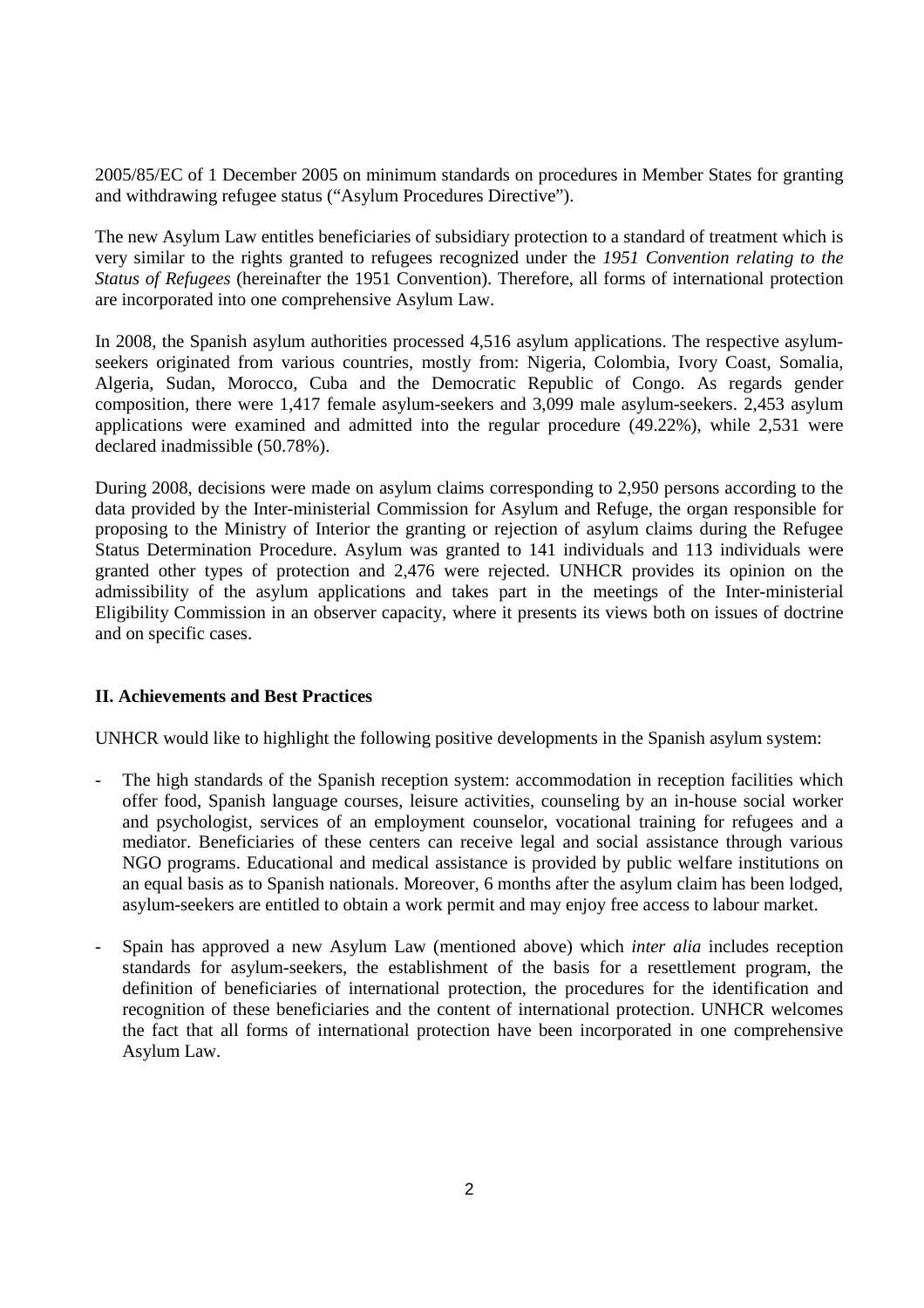The measures taken to improve access to protection of asylum-seekers include:

- In December 2005, the General Director for Home Affairs and the Police General Commissioner for Aliens issued a joint Instruction with an information leaflet on the asylum procedure to be distributed to all persons arriving in an irregular manner by sea and staying in Aliens' Detention Centers<sup>1</sup> on the Canary Islands and the Autonomous Community of Andalusia. The information leaflet identifies three grounds on the basis of which asylum may be granted in Spain: meeting the refugee criteria in the 1951 Convention, demonstrating a fear of being killed, tortured or subjected to cruel, inhuman or degrading treatment or punishment; and having come from a country at war (internal or international conflict). It also sets out a simple procedure to formalize an asylum application before the police guard or the director of the detention centre.
- The improvement as regards access of specialized lawyers to Alien's Detention Centers on the Canary Islands and in certain locations in Andalusia facilitating legal counselling and assistance to potential asylum seekers.
- With respect to the efforts undertaken by the Government in order to respond to the challenges posed by the phenomenon of trafficking in persons, UNHCR welcomes the signature and ratification of the Council of Europe's convention against trafficking, as well as the adoption of the National Action Plan against Trafficking for Sexual Exploitation Purposes on 12 December 2008 and its follow-up through the creation and implementation of the Spanish Forum against Trafficking.
- Concerning racism and xenophobia, Spanish society at large can be described as tolerant and supportive of immigrants and asylum-seekers.

## **III. Challenges and Constraints**

Despite the positive aspects in the new Asylum Law highlighted above, UNHCR has identified several concerns:

- The new legislation limits the right to request and enjoy international protection to non-EU nationals and stateless persons, therefore excluding EU citizens. Such dispositions are contrary to the Universal Declaration of Human Rights, article 14 on the right to seek asylum, the 1951 Convention, article 3 on non-discrimination and its 1967 Protocol, article 1.3 on the lifting of the geographical limitations of the Convention.

- Additionally, UNHCR is concerned with the expansion in the new Asylum Law of the 1951 Convention's exclusion clauses in article 1F (b) as it includes any "serious" crime, without taking into account the additional requirement or the qualification of a "non-political crime". UNHCR considers that a "serious" crime is a capital crime or a very grave punishable act. It is also deeply worrying that

<sup>&</sup>lt;sup>1</sup> In the Aliens' Detention Centers, foreigners are kept under administrative detention for expulsion purposes. They can be kept there for a maximum of 40 days after which they are released, if return cannot take place. To differentiate between detention centers used for this purpose and other regular detention centers, the above-mentioned Aliens' Detention Centers are often referred to as Aliens Internment Centers.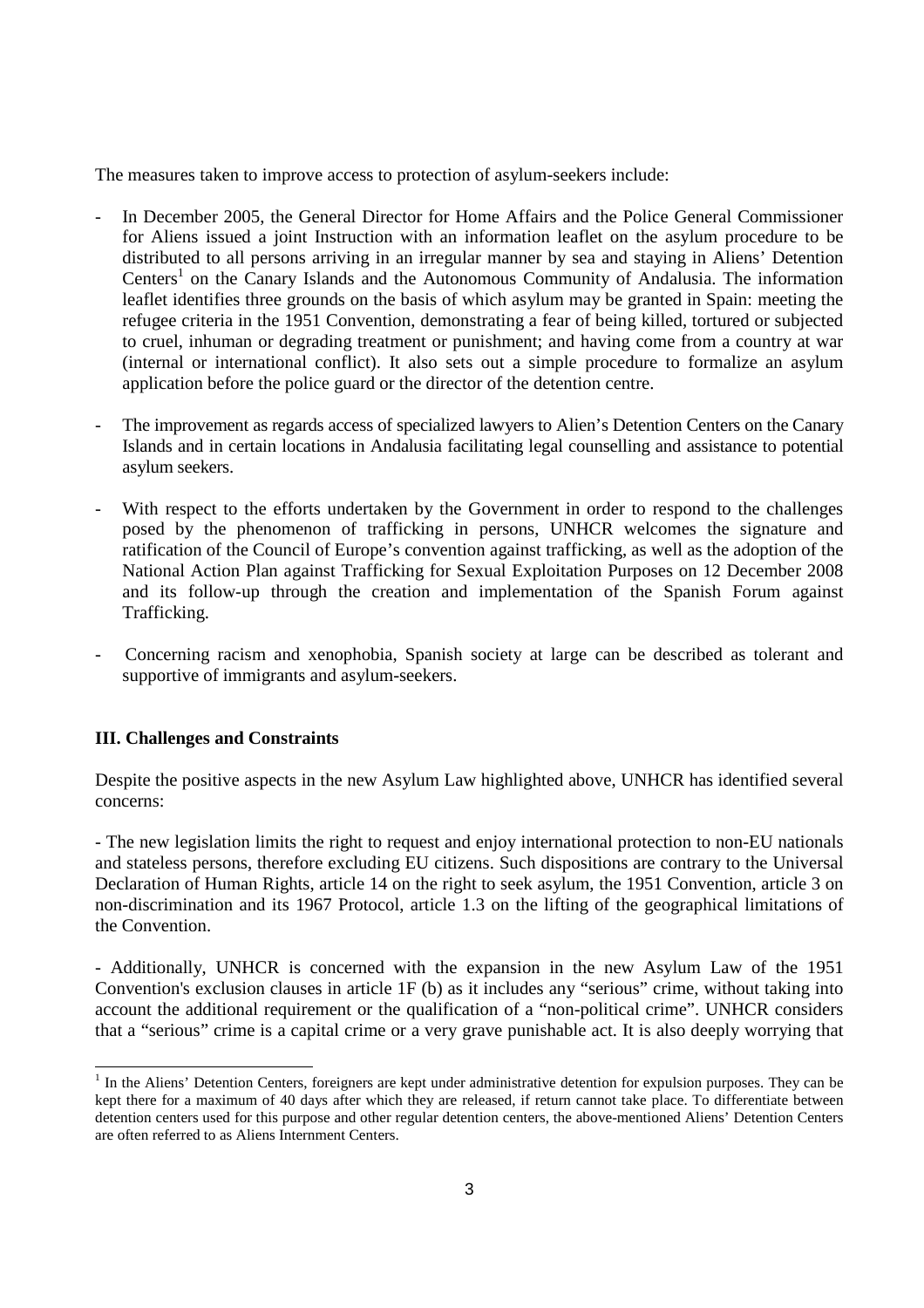according to the new Asylum Law, exclusion assessments can be made already during the accelerated procedure stage, including the border procedure, before a substantive assessment of inclusion criteria has taken place.

- UNHCR is also concerned by the inclusion of the exceptions to the prohibition of *refoulement* in Article 33 (2) of the 1951 Convention as grounds for denial or revocation of refugee status in the new Asylum Law. Article 33 (2) exceptionally permits the return or expulsion of a refugee to a place of persecution "where there are reasonable grounds for regarding [the refugee] as a danger to the security of the country in which he is, or who, having been convicted by a final judgement of a particularly serious crime, constitutes a danger to the community of that country". UNHCR wishes to recall that the exclusion clauses need to be distinguished from the exceptions to the principle of non-refoulement permitted in Article 33 (2). The application of an exclusion clause means that the person is not eligible for refugee status. While Article 1F concerns the "sanctity" of the refugee protection regime, Article 33 (2) concerns protecting the national security of the host country. Article 33 (2) governs the treatment afforded to refugees, and permits under exceptional circumstances the withdrawal of protection against refoulement of refugees who pose a danger to the host country. A determination that an applicant is excludable from refugee status under Article 33 (2) of the 1951 Convention, due to the fact that he or she constitutes a risk to the security of the host country would not be consistent with the conceptual framework of the 1951 Convention.

- UNHCR would like to note that although leaflets on protection are now being distributed in the Aliens' Detention Centers on the Canary Islands and in Andalusia, detainees often do not understand the protection leaflets due to their educational level and/or because they may not be (sufficiently) literate in Spanish, French, Arab and English; the only languages in which the leaflet is available. Moreover, detainees do not always have access to adequate legal counseling.

- UNHCR is also concerned about the difficulties that stowaways may experience in getting access to the asylum procedure. Although stowaways are entitled to *pro bono* legal aid if they indicate their wish to apply for asylum, the problem lies precisely in the first contact between the authorities and stowaways. In most instances, stowaways do not spell out clearly if they are in need of protection, and are not informed about their rights, thus being denied legal aid.

- UNHCR is concerned about the prevalence of a crime prevention approach to human trafficking issues, as reflected in the National Action Plan against Trafficking for Sexual Exploitation Purposes. The Action Plan approaches the issue of trafficking largely from a crime prevention perspective. UNHCR recommends a more balanced strategy, including a focus on the protection, assistance, and compensation of the victims.

Regarding unaccompanied children, UNHCR would like to highlight the following:

• Two repatriation agreements relating to unaccompanied minors have been signed between the Spanish Government and the Moroccan and Senegalese authorities, respectively. UNHCR is concerned that the procedure for implementing these agreements lacks safeguards that would ensure the identification of children (to whom these agreements apply) that may have international protection needs and the referral of such children to the asylum procedure.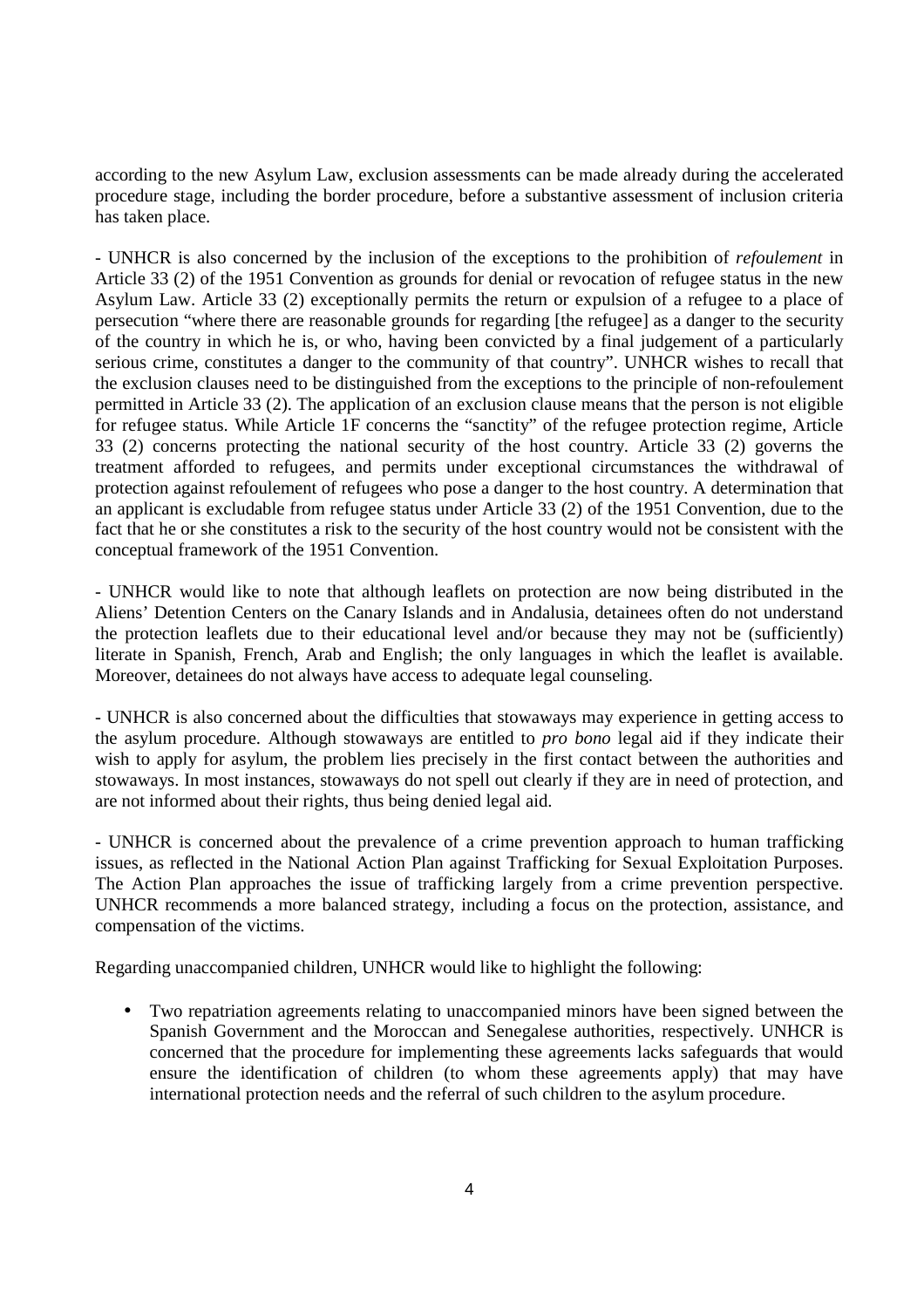- Age assessment procedures are not uniform in the different autonomous regions, or even amongst cities within Spain, and are generally inadequate. These examinations rarely incorporate cultural/ethnic considerations, individual maturity levels of the children involved, or psychosocial issues, and they do not usually give children the benefit of the doubt.
- Spain does not have a procedure to determine the Best Interest of the Child and a potential need for international protection is mostly not analyzed when dealing with unaccompanied and separated children.
- In relation to unaccompanied asylum-seeking children there is a lack of statistical information and there is no segregation of data concerning sex, age or other relevant information. The Asylum and Refugee Office has expressed its concerns about its inability to provide disaggregated data due to deficiencies of its computerized database.

We wish to highlight UNHCR's interest on sea arrivals, which stems from the mixed nature of the irregular flows. In this sense, access to territory for persons in need of international protection remains a concern. In relation to the procedure applied in cases of boats, "pateras" and "Cayucos" found in international waters there is not much clarity about these operations and how eventual international protection concerns are assessed, before return to the last country of transit takes place.

Nationality determination procedures at the Aliens' Detention Centers also remain a concern, as there apparently do not exist any clear written standards or procedures governing nationality determinations (e.g. use of interpreters by the police, visits of delegations of consular officials).

As regards racism and xenophobia, authorities have singled out persons in street document checks with a view to initiate expulsion proceedings of irregular aliens. These practices have also affected persons in need of international protection. In some instances, persons with protection needs who feared that they could become subject to such controls, have avoided going out or refrained from carrying out certain activities, even if they were aware of their rights as asylum-seekers or refugees.

## **IV. Recommendations**

On the basis of the above-mentioned challenges and constraints, UNHCR wishes to make the following recommendations:

- $\triangleright$  UNHCR recommends that some dispositions of the new asylum law, especially the personal scope of the law and the definition and application of exclusion clauses, are reviewed in order to be adapted to the international standards set out in the 1951 Convention and in the National Constitution.
- $\triangleright$  The leaflets on protection that are distributed in Detention Centers should be simplified and they should also be explained by competent officials/NGOs, and translated into more African languages.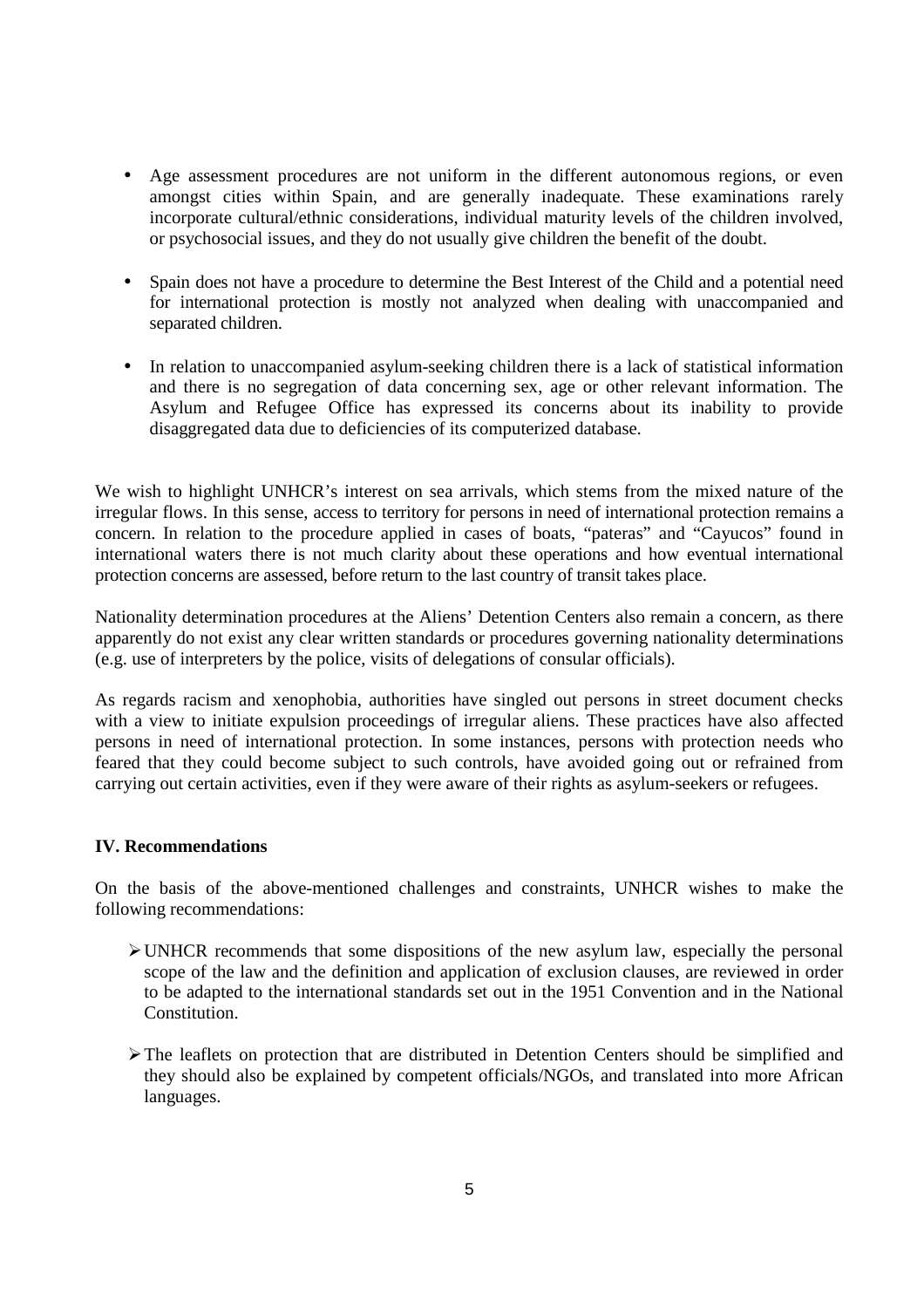- $\triangleright$  Furthermore, UNHCR would like to recommend that the Government of Spain guarantees access by specialized lawyers to all Aliens' Detention Centers in order to ensure that all persons in need of international protection can be properly identified and receive the necessary legal assistance.
- Ensure continuous access to detention centers by specialized lawyers in order to ensure identification and legal counseling of persons in need of international protection.
- Ensure prompt access of stowaways to legal assistance in order to allow for systematic identification of potential protection needs.
- $\triangleright$  Review the approach of the Action Plan to combat Trafficking for Sexual Exploitation Purposes as the Action Plan currently focuses on crime prevention and lacks a human rights perspective focusing on the protection, assistance, and compensation of the victims.
- $\triangleright$  The Action Plan to combat Trafficking for Sexual Exploitation Purposes should acknowledge that victims of trafficking may be in need of international protection. Therefore, it must guarantee:
	- ° The establishment of a protection-sensitive national identification and referral mechanism for all victims.
	- ° Establishment of adequate measures to ensure access to the asylum procedure for foreign victims of trafficking who demonstrate to be in need of protection.
	- ° The right to apply for asylum and, if the criteria are met, to be recognized as refugees under the 1951 Convention or be granted other form of protection in conformity with the Spanish Asylum legislation where appropriate.

Regarding unaccompanied children:

- ° Ensure that the Repatriation Agreements for Unaccompanied Minors signed by Spain contain adequate safeguards concerning asylum and protection against *refoulement* for those found to be in need of international protection.
- ° Implement a national system of appropriate age assessments which also allow to apply the benefit of the doubt in certain cases.
- ° Elaborate and provide adequate statistical information regarding unaccompanied children applying for international protection.
- ° Establish a formal procedure to determine the best interest of the child at national level.

Other general Recommendations: